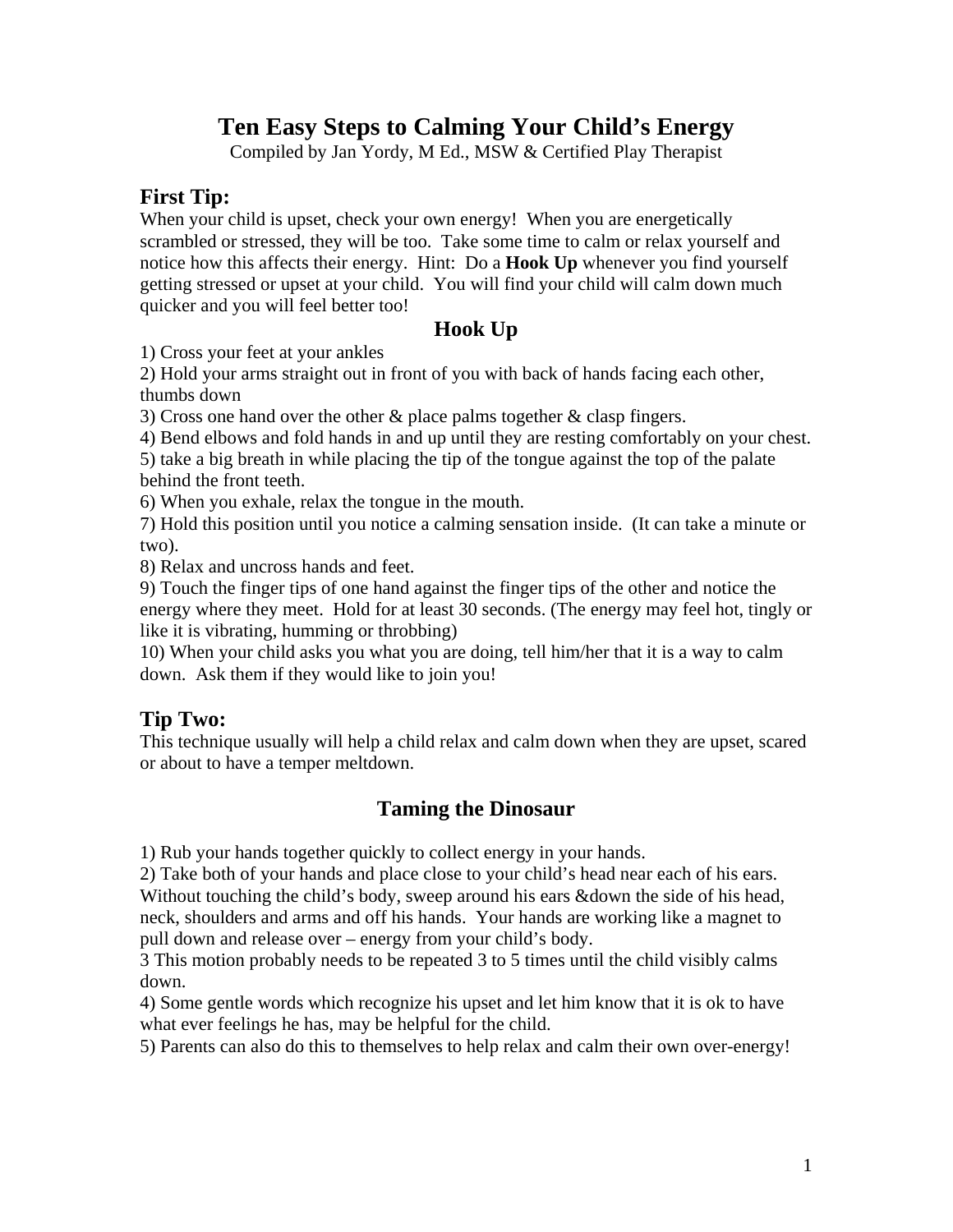Simply take one hand at a time, cross over to the opposite side of your head and sweep down your neck, arms and off of the fingers. Remember to take some slow deep breaths as you release your over - energy.

### **Tip Three:**

Sedating Triple Warmer is another powerful way of calming down a child's over energy. If this procedure is done once or twice a day for three to four weeks, you literally can reset a child's nervous system into a calmer mode.

### **Sedating Triple Warmer**

1) While the child is calm and sitting or lying down in a relaxed position, hold the front of her knee and the back of her elbow on the same side of the body. You may feel the energy tingling as it moves down the leg to the ground. Is your child able to feel the energy moving too?

2) When the 1st side feels like it is finished (it could be 5 minutes or more), switch to the opposite elbow and knee and repeat the same procedure

3) Next move so you can hold the child's little indentation on the outside of the baby toe with one of your index fingers. Using your other index finger hold the spot where the child's  $4<sup>th</sup>$  and  $5<sup>th</sup>$  fingers join the hand (right where the V is located). You can hold these points about the same amount of time as the elbow and knee points. This is repeated on both sides until all four points are finished.

Hint: This is a relaxing activity to do as your child is going to sleep. It really can help them fall asleep faster plus reprogram their nervous system at the same time.

### **Tip Four:**

Have the child use the karate chop with an affirmation to help shift her out of a negative or uncooperative state. Energetically this is known as being psychologically reversed. When anyone's energy is reversed we literally will do the opposite of what would help us or we make choices which sabotage our best interest.

# **Karate Chop with Affirmation**

1) If the child will cooperate, have them tap the outside part of the hand against the outstretched palm of the opposite hand in a (gentle) karate chop motion. While tapping, have the child say some version of the following:

a) "Even though I am feeling upset right now, I am a super kid!"

b) "I like myself  $&$  I'm ok even though I have this

problem." (anger, sadness, fear, upset, etc.)

 c) "Even though I am feeling like a bad kid right now, I love & totally accept myself!"

2) Repeat the tapping and affirmation out loud three times pausing to take a deep breath in between each affirmation and tapping sequence.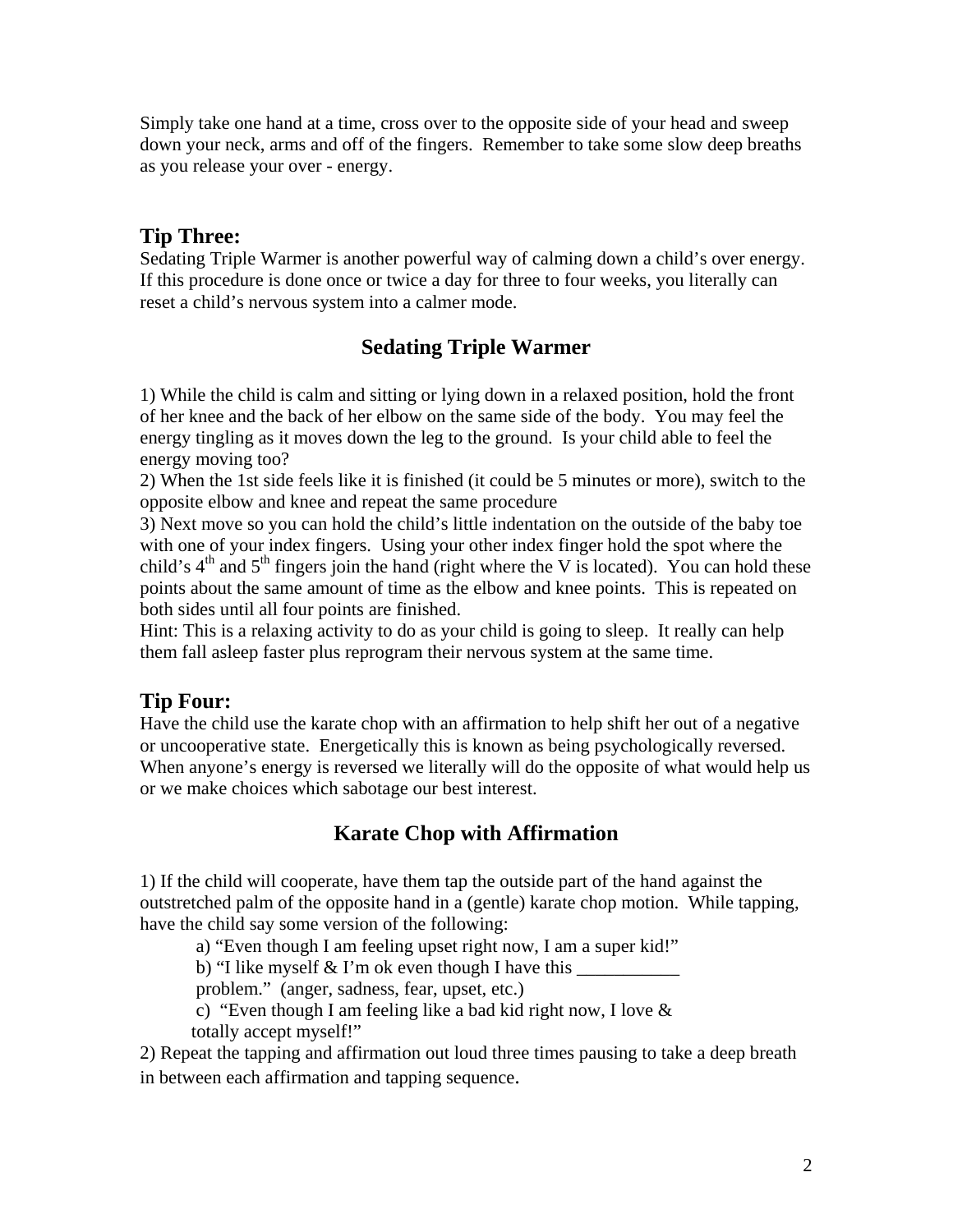3) If the child has trouble saying the affirmation and doing the tapping, do it for them on your own body. Set your intentions for their highest good.

# **Tip Five:**

Have your child think of a place where he feels calm, peaceful and relaxed. This safe place can be real or an imaginary place. (Check to make sure there are no negative memories associated with it.) When you first talk about the safe place, it helps if the child is relaxed and in a positive state of mind.

# **Safe Place with a Butterfly Hug**

1) Have your child describe a peaceful, calm place in as much detail as possible. (Sometimes I have the child draw their safe place.)

2) Is this calm, peaceful place inside a building or outside in nature?

3) While they are picturing this special place, taking some slow deep breaths and feeling the calm, relaxed feelings inside their body, have them cross their arms over their chest and lightly tap their finger tips on their upper chest until they feel totally calm and relaxed. This gentle tapping process is called a Butterfly Hug.

4) Whenever they are feeling agitated or upset, remind them of their special peaceful place. Have them picture the safe place in their heads and then do a Butterfly Hug to feel better! Some children like to draw their Safe Place.

# **Tip Six:**

Another way to help your child relax and let go of tension or uncomfortable thoughts or feelings is to hold their positive points on their forehead. The reason it works so well is because it is a neurovascular point which improves circulation and helps to bring the blood flow back into the thinking part of the brain. If you want to make it even more powerful, you can have the child do a hook up while you are holding these points.

# **Holding Positive Points**

1) Rub your hands together briskly and then shake them off to gather the energy into the hands.

2) Place your finger tips lightly on your child's positive points above their eyebrows.

The positive points are located directly above each eyebrow and below the hair line.

(You can also use the whole hand on the forehead with another hand placed at the back of the head just above where the skull meets the neck. This covers the fear points at the back of the head and sets up an energy resonance between the 2 hands.)

3) I usually ask the child to think about what ever is upsetting them or making them feel stressed. This usually takes about a minute or more.

4) Remember, having the child do a hook up while holding these points makes this and even more powerful exercise.

5) If the child will not cooperate to do this procedure, then set an intention to do it for your child while completing it on yourself.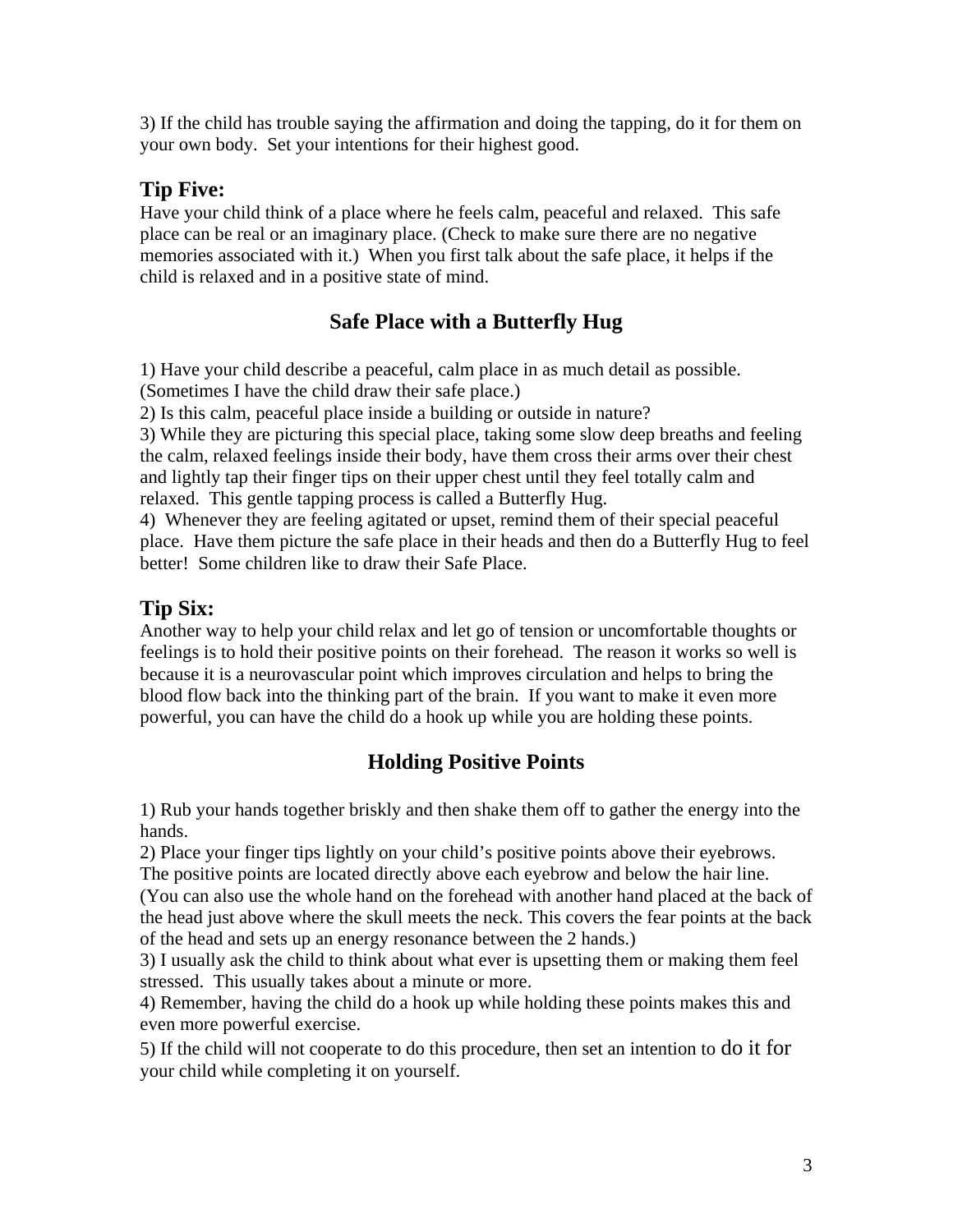### **Tip Seven:**

Locking in the positive energy of the heart is another way to clear negative energy form the body's nervous system and increase positive loving energy.

### **Heart Lock In**

1) Tell your child that you are going to teach them how to make the loving positive feelings of their heart bigger. Explain that a "Heart Lock In" is like opening a door inside their heart to allow more sunshine and love in.

2) Have the child close their eyes and focus on their heart center while they think about something that makes them feel happy or loved. Have them place their hand on their chest when they feel those loving feelings there.

3) Now have them image that they have a key and can open up their heart to let in more light and love. Can they image their breath is going slowly in and out through the door in their heart?

4) When their loving heart energy has increased, have them think of someone they would like to send some positive loving energy to. When they are ready, they can send out a bubble of loving energy to the person they are thinking of. Can they feel the doorway of their heart open even wider as they send out positive loving energy? What color was the bubble of loving energy they sent out? Is there anyone else they would like to send loving energy to?

5) Playing happy, positive music while the child is sending out loving energy adds a nice touch. Suggest that the child may want to continue to send out loving happy energy to different people or places. It is also fun to send loving energy back and forth between the two of you throughout the day!

6) After they are finished, talk to them about what they noticed happening while they did this "Heart Lock In" activity. Usually there will be an increase in their positive, loving feelings.

# **Tip Eight:**

Whenever your child needs an energetic shift, water can provide a nice soothing effect. Whether it is a swimming pool, lake, a sink full of soapy water, a relaxing bubble bath or a sprinkler on a hot afternoon, it will provide a release of the negative energy from their body. To further enhance the release of negative energy add ¼ to ½ cup of Epsom salt to their bath water. It cleanses their aura and helps with the energetic shift. A few drops of lavender oil also adds a nice scent to the bath and calms the central nervous system.

 Making sure your child has enough water to drink is another way to help your child stay emotionally balanced. (Pop, juice & milk can't replace the body's need for water!) Water is a great stress buster and helps the brain work more efficiently.

### **Tip Nine:**

**Aromatherapy** or **Bach Flower Remedies** are another way to reprogram the body's electrical system. One Bach Flower remedy which helps a child/adult calm down is called Rescue Remedy. (This homeopathic remedy can be found at your local health food store or from a naturopath.) Simply placing 4 drops on the tongue or in a small